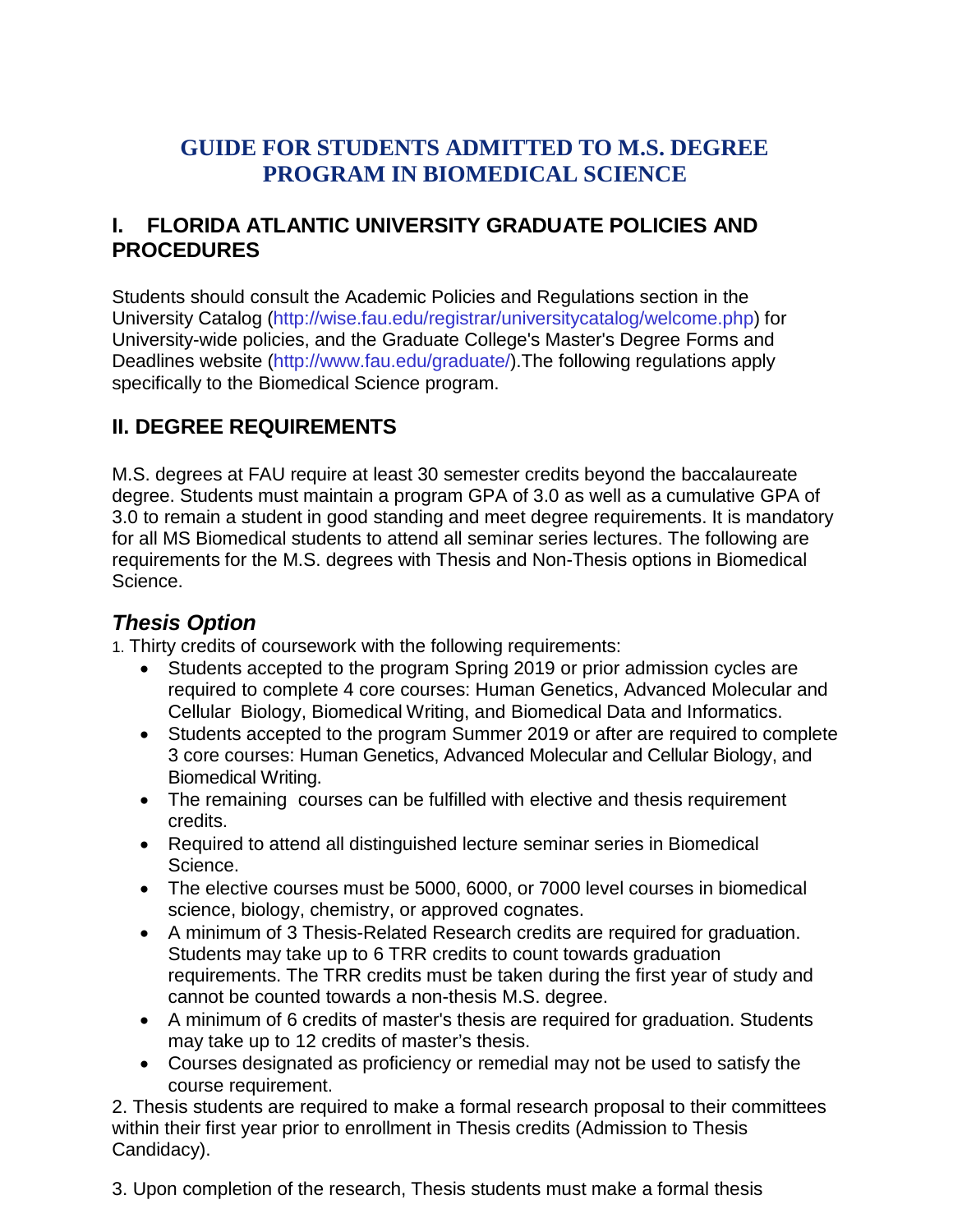presentation and defense in the semester they plan to graduate.

- The defense must be completed at least one week before the university's thesis submission deadline.
- Thesis documents must be submitted to committee members two weeks before the scheduled defense.
- Refer to the FAU Requirements and Guidelines for Graduate Thesis and Dissertations for specific instructions on how to prepare, format and publish your thesis, as well as how to submit it to the Graduate College.

Students in good standing can apply to transfer from the M.S. program to the Integrative Biology Ph.D. program. If this transfer is approved, up to 30 credits from their M.S. studies can count towards the requirements for the Ph.D. degree.

### *Non-Thesis Option*

1. Thirty credits of course work with the following requirements:

- Students accepted to the program Spring 2019 or prior admission cycles are required to complete 4 core courses: Human Genetics, Advanced Molecular and Cellular Biology, Biomedical Writing, and Biomedical Data and Informatics.
- Students accepted to the program Summer 2019 or after are required to complete 3 core courses: Human Genetics, Advanced Molecular and Cellular Biology, and Biomedical Writing.
- The remaining courses can be fulfilled with elective and thesis requirement credits.
- Required to attend all distinguished lecture seminar series in Biomedical Science.
- The elective courses must be 5000, 6000, or 7000 level courses in biomedical science, biology, chemistry, or approved cognates. The student's major advisor or advisory committee must approve all elective courses.
- A maximum of 6 DIS credits can count towards the graduation requirements.
- Courses designated as proficiency or remedial may not be used to satisfy the course requirement.

## **Thesis Track Program of Courses Non-thesis Track Program of Courses**

## **III. SCHEDULE**

The following is a sample timeline to assist students in making satisfactory progress toward completion of the degree. Each student's progress to completion of degree requirements will be unique and is usually dependent on the length of time needed to complete courses and other preliminary requirements and the thesis. Students should try to complete course requirements, apart from thesis credits, within two years of matriculation.

#### **Year 1**

• All students should discuss a program of courses with their advisor in the first semester. Elective courses should be chosen to strengthen your background in your selected field of study.